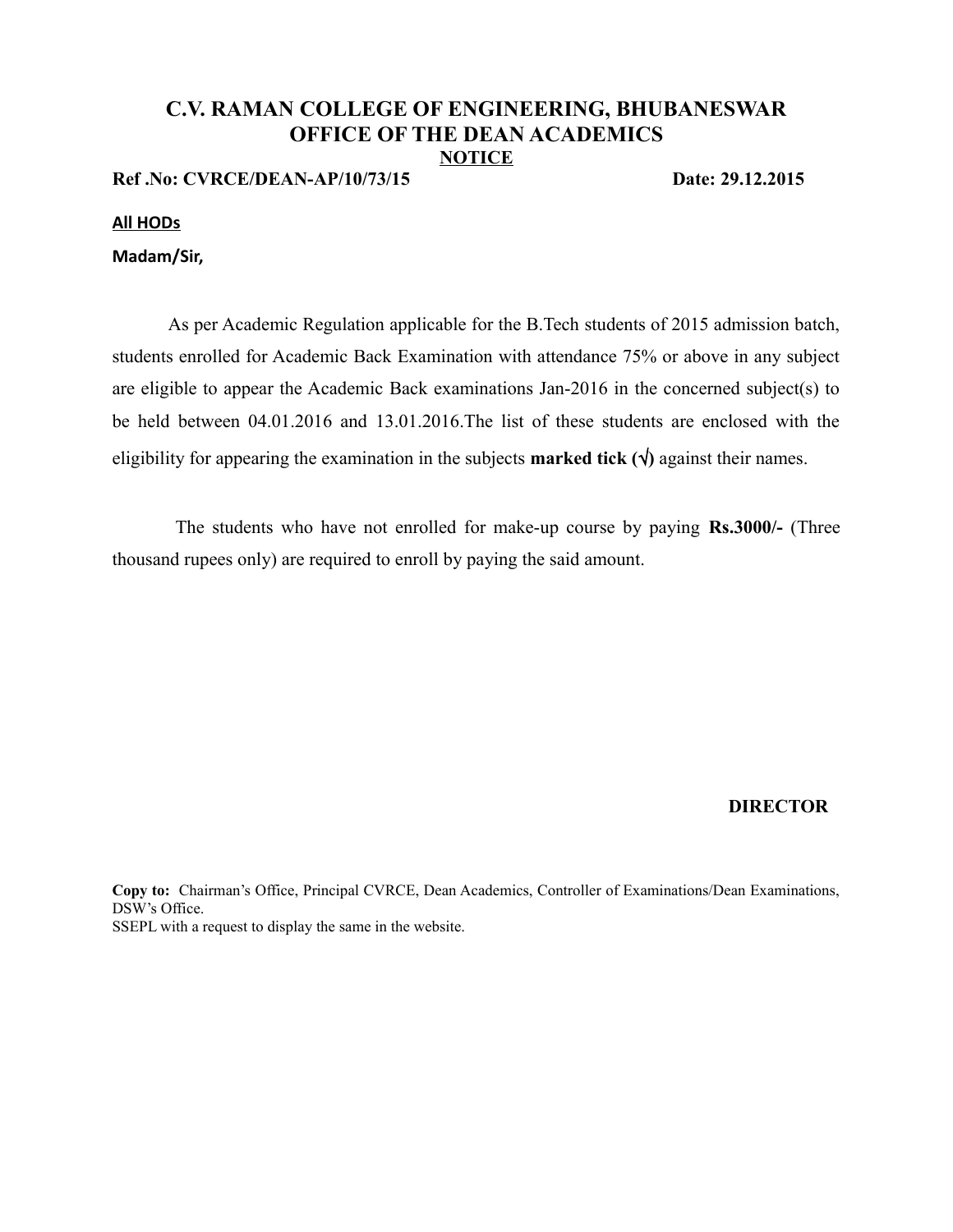#### SL.NO REGN. NO NAME 1 CE150002 ARDHENDU SEKHAR √ 2 CE150015 LALA SARTHAK RAY √ √ 3 CE150021 JAGANNATH BEURA √ 4 CE150027 BEDABRATA PATRA √ √ 5 CE150055 SOUMYA SWARUP ROUT │ │ │ √ │ │ │ │ │ │ √ 6 CE150084 MAYANK SUDHANSHU √ √ 7 CE150009 BINAYAK PATTNAIK √ √ √ √ 8 CE150024 ANKITA SAHU │ │ │ │ │ │ │ │ │ │ │ │ 9 CE150061 SWAGAT KUMAR DASH │ │ │ │ │ │ │ │ │ │ 10 CE150072 NITESH KUMAR │ │ │ │ │ │ │ │ │ │ │ │ │ 11 CE150073 ANSHUMAN MOHARANA √ √ √ √ 12 CE150095 SHANTANAND KUMAR √ 13 CE150104 VISHAL KUMAR √ 14 CE150107 MD SAZIM ANSARI √ 15 CE150109 SIKANDRA KUMAR √ 16 CS150094 HARAPRIYA MAHANTA √ 17 CS150104 ANURAG SINHA │ │ │ √ │ │ │ │ √ 18 CS150108 RAJESH KUMAR GOUDA │ √ │ √ │ √ │ √ │ √ 19 CS150110 SHILPA BALL │ │ │ │ │ │ │ │ │ √ 20 CS150114 LALIT KUMAR MAHABHOI │ │ √ │ │ │ │ √ 21 | CS150115 |BISAL NAYAK │ │ │ │ │ │ │ │ │ │ │ │ │ │ │ │ 22 CS150119 ASHIS DASH │ √ │ √ │ √ │ √ │ √ │ √ 23 CS150120 MUKESH SHAH │ │ │ │ │ │ │ √ 24 I IT150035 IANKIT KUMAR │ │ √ │ √ │ √ │ √ │ √ │ √ 25 IT150044 ARPITA KUMARI SAHU √ √ 26 CS150086 BISWAJEET PANDA √ 27 IT150012 TASBIR SAMAL √ √ 28 | IT150020 SUJIT KUMAR │ │ √ 29 IT150021 HIMANSHU PASAYAT √ 30 IT150023 ASHISH CHANDRA BAJPAYEE √ √ 31 | IT150028 |PRITAM RAJ │ │ │ │ │ │ │ │ │ │ √ 32 | IT150031 |AKASH KUMAR │ │ √ │ √ │ √ │ √ │ √ │ √ 33 ME150216 MEER AMAN USMANI √ √ √ 34 ME150223 ABHISHEK KUMAR JHA ← │ √ │ √ │ √ │ √ │ √ 35 ME150226 PRINCE KUMAR PATHAK √ √ 36 ME150056 KANHAIYA KUMAR √ 37 ME150067 SIDDHANT KUMAR THAKUR √ **LIST OF STUDENTS DEBARRED FROM APPEARING B.TECH 1ST SEM E√AMINATION ,DECEMBER-2015 IN THE SUBJECTS MENTIONED AGAINST EACH.** BASIC **ELECTRI** CAL ENGINEE RING ENGINEE RING MECHANI CS ENGINEE RING PHYSICS ENVIRON MENTAL **SCIENCE** & ENGINEE RING LANGUA GE-I (ENGLISH ) MATHEM ATICS-I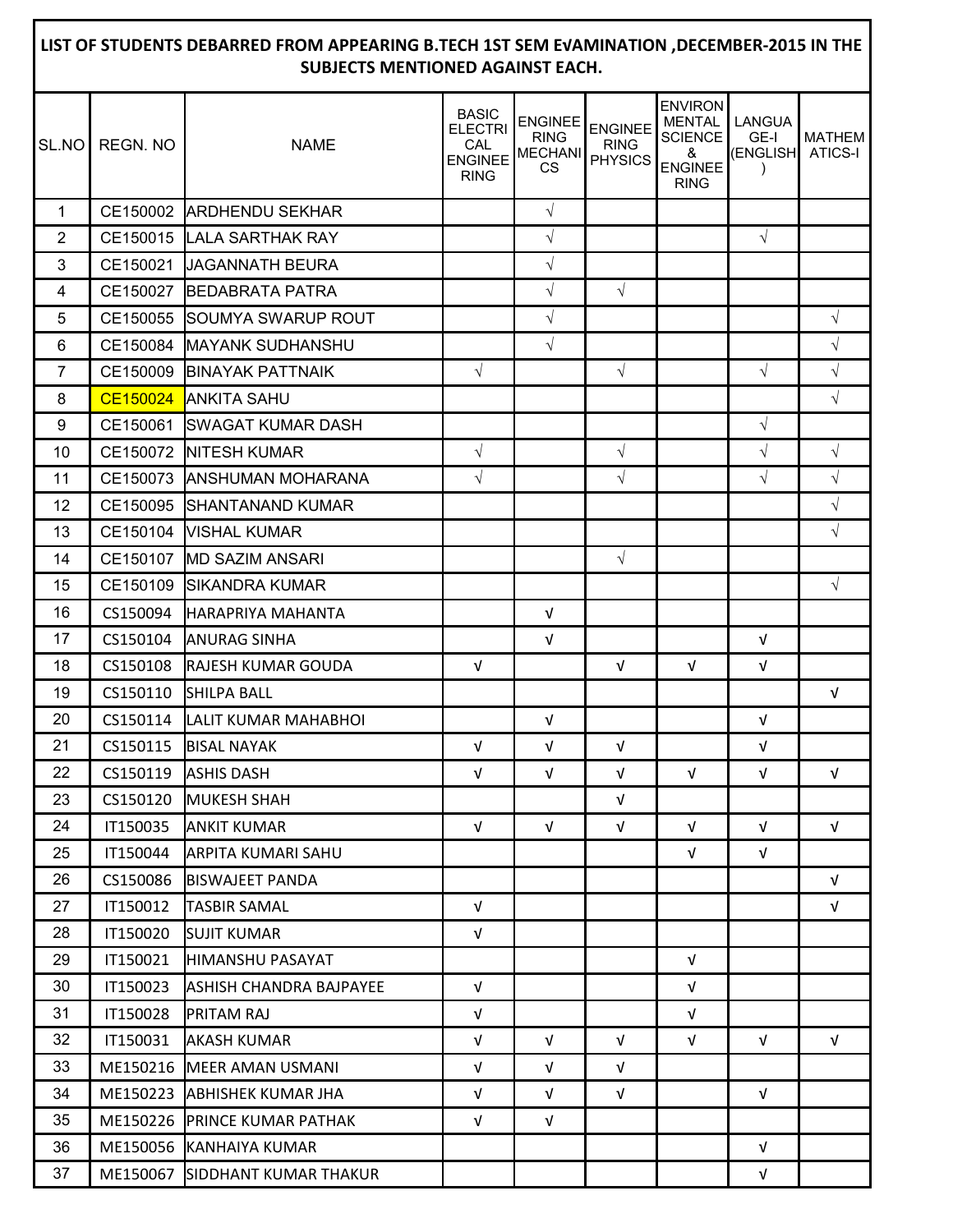| LIST OF STUDENTS DEBARRED FROM APPEARING B.TECH 1ST SEM EVAMINATION , DECEMBER-2015 IN THE<br><b>SUBJECTS MENTIONED AGAINST EACH.</b> |          |                                 |                                                                        |                                                       |                                                 |                                                                                         |                                     |                          |  |  |  |  |
|---------------------------------------------------------------------------------------------------------------------------------------|----------|---------------------------------|------------------------------------------------------------------------|-------------------------------------------------------|-------------------------------------------------|-----------------------------------------------------------------------------------------|-------------------------------------|--------------------------|--|--|--|--|
| 38                                                                                                                                    | ME150077 | <b>IPRASHANT KUMAR</b>          |                                                                        | $\sqrt{ }$                                            |                                                 |                                                                                         |                                     |                          |  |  |  |  |
| SL.NO                                                                                                                                 | REGN. NO | <b>NAME</b>                     | <b>BASIC</b><br><b>ELECTRI</b><br>CAL<br><b>ENGINEE</b><br><b>RING</b> | <b>ENGINEE</b><br><b>RING</b><br><b>MECHANI</b><br>CS | <b>ENGINEE</b><br><b>RING</b><br><b>PHYSICS</b> | <b>ENVIRON</b><br><b>MENTAL</b><br><b>SCIENCE</b><br>ጼ<br><b>ENGINEE</b><br><b>RING</b> | LANGUA<br>GE-I<br>(ENGLISH <b>I</b> | <b>MATHEM</b><br>ATICS-I |  |  |  |  |
| 39                                                                                                                                    | ME150083 | <b>JASISH KUMAR PANDA</b>       |                                                                        |                                                       |                                                 |                                                                                         | $\sqrt{ }$                          |                          |  |  |  |  |
| 40                                                                                                                                    | ME150089 | <b>ANIL PATTNAIK</b>            |                                                                        |                                                       |                                                 |                                                                                         | $\sqrt{ }$                          |                          |  |  |  |  |
| 41                                                                                                                                    | ME150093 | UJJWAL KUMAR                    |                                                                        |                                                       |                                                 |                                                                                         | $\sqrt{ }$                          |                          |  |  |  |  |
| 42                                                                                                                                    |          | ME150101 SOUMYA RANJAN AMANTA   |                                                                        |                                                       | $\sqrt{ }$                                      |                                                                                         | V                                   |                          |  |  |  |  |
| 43                                                                                                                                    |          | ME150109 JJYOTI PRAKASH ROUTRAY |                                                                        |                                                       |                                                 | $\sqrt{ }$                                                                              | $\sqrt{ }$                          |                          |  |  |  |  |
| 44                                                                                                                                    |          | ME150119 HARI NARAYAN           |                                                                        |                                                       |                                                 | $\sqrt{ }$                                                                              | V                                   |                          |  |  |  |  |
| 45                                                                                                                                    |          | ME150124 SUBHAM BHUYAN          | $\sqrt{ }$                                                             |                                                       |                                                 |                                                                                         | v                                   |                          |  |  |  |  |
| 46                                                                                                                                    |          | ME150130 ALOK A NAMBIAR         |                                                                        |                                                       | $\sqrt{ }$                                      |                                                                                         | $\sqrt{ }$                          |                          |  |  |  |  |
| 47                                                                                                                                    | ME150132 | <b>IRAKESH KUMAR MAHATO</b>     |                                                                        |                                                       | $\sqrt{ }$                                      |                                                                                         | $\sqrt{ }$                          |                          |  |  |  |  |
| 48                                                                                                                                    |          | ME150138 VIVEK KUMAR            |                                                                        |                                                       |                                                 |                                                                                         | V                                   |                          |  |  |  |  |
| 49                                                                                                                                    |          | ME150228 RISHAV ANAND PATHAK    |                                                                        |                                                       | $\sqrt{ }$                                      | $\sqrt{ }$                                                                              | $\sqrt{ }$                          |                          |  |  |  |  |
| 50                                                                                                                                    |          | ME150234 SHUBHAM BARNWAL        |                                                                        |                                                       |                                                 |                                                                                         | V                                   |                          |  |  |  |  |
| 51                                                                                                                                    |          | ME150238 KUNAL ANAND            |                                                                        |                                                       |                                                 |                                                                                         | v                                   |                          |  |  |  |  |